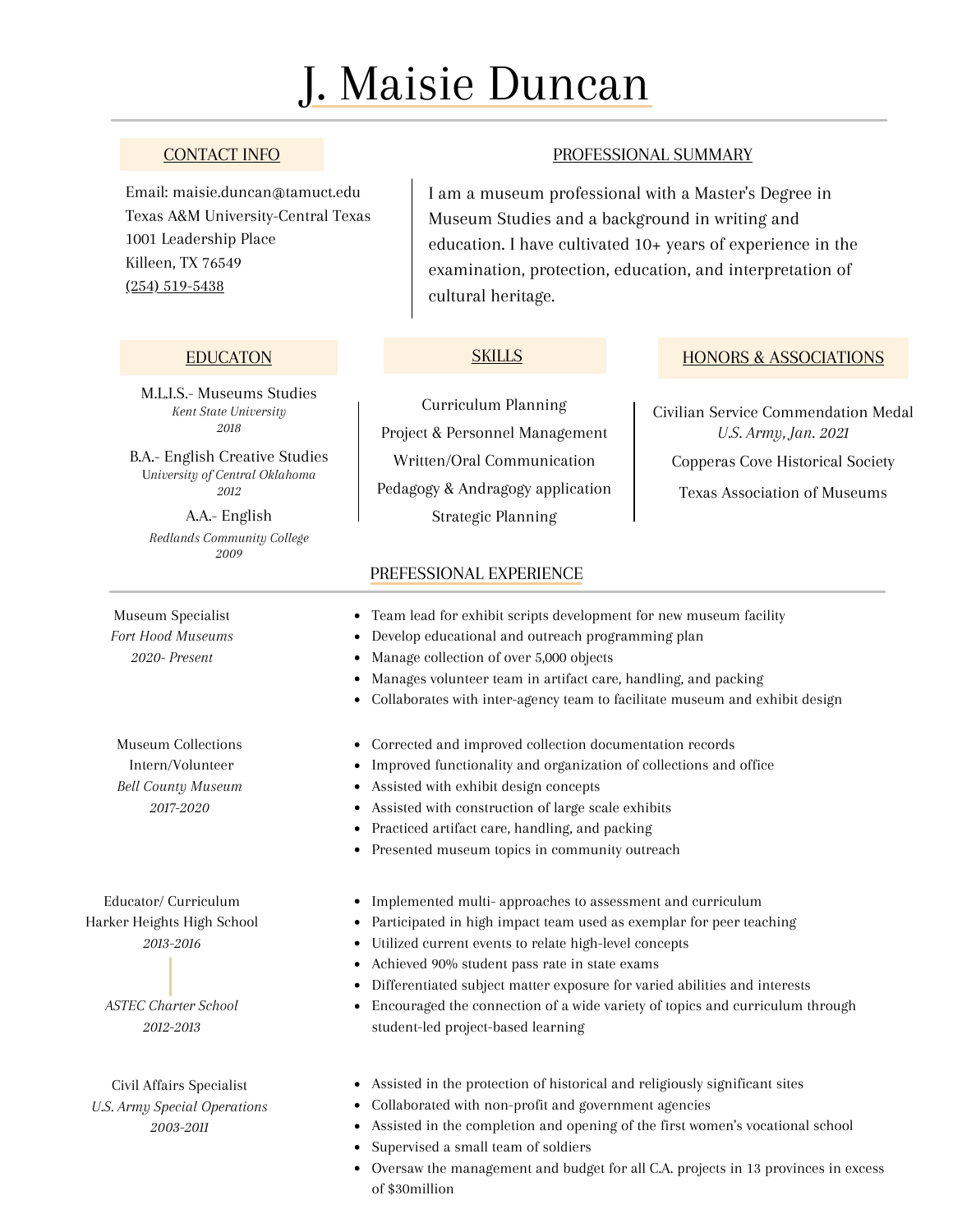#### 2018 M.L.I.S. Museum Studies

Kent State University

Program Description: Part of the Cultural Heritage Informatics & Stewardship pathway within the larger field of LIS. This pathway covers the overlapping fields of museums, archives, and special collections as well as their relationship to each other and the roles they play in communication and interpretation.

This integrated content is explored under the larger umbrella of Information Science with the understanding that this pathway "cuts across all types of information institutions and information work" and is approached through "a holistic, museological perspective" (learn.kent.edu).

Museum Studies courses are based on this inherent connectivity between these focuses and support the diverse and complex nature of museum collections and their reliance on and support of primary sources in multiple capacities. These courses also work to further connect the role narrative has to play in how we study, collect, preserve, and understand both history and our place in it.

Relevant Courses Foundations in Museum Studies, Museum Collections, Museum Users, Museum Systems, Foundations in Archives, Special Collections and Rare Book Librarianship, Information Sources and Services in Information Institutions, Information Institutions Professions, Research and Assessment in Information Institutions, Masters Internship Course

Additional Information Science Courses: Information Landscape, Information Organizations

Projects and Coursework of Note: Museum Collections Plan, Exhibit Concept Proposal: A Perfect Storm: How 1960s Poetry Set the Stage for Societal Change in the 1960s, Programming Concept Proposal: Art Imitating Life: Breaking Barriers Between Perception and Understanding with Art Therapy, Research Proposal: The Value Return and Educational Benefits of Narrative Immersion Experience Exhibit Design in Museums

2012 B.A. Creative Studies: Writing and Literary Analysis University of Central Oklahoma

**Program Description:** The critical examination of literature, texts, and creative products in order to write and creatively engage multiple audiences in multiple contexts. Course work also focuses on the application of best practices in teaching English and writing in secondary and post-secondary environments. English graduates prepare through practicum, workshops, and special projects to be "productive, creative, ethical and engaged citizens and to contribute to the intellectual, cultural, economic and social advancement of our local and global communities." (UCO.edu)